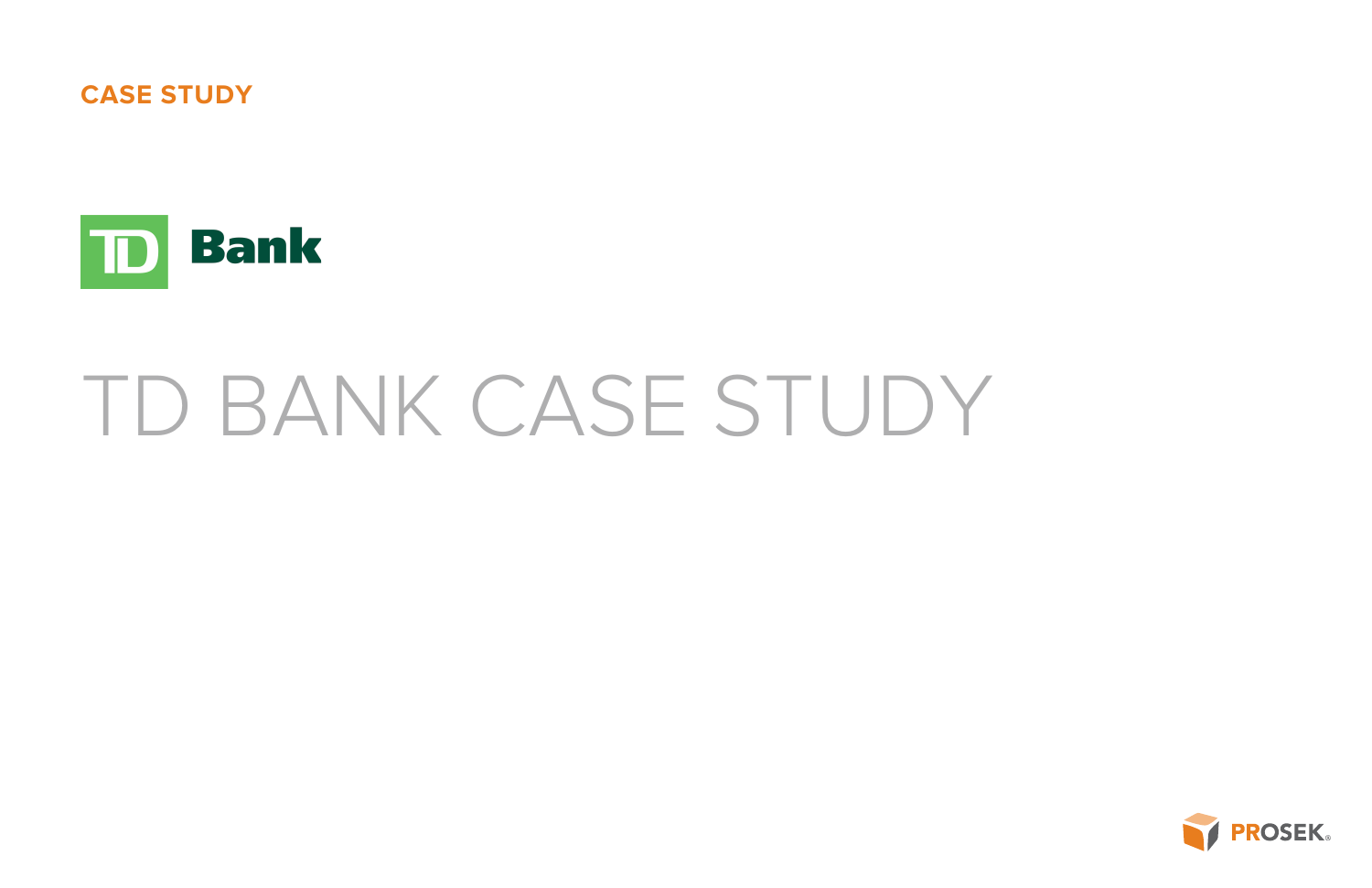## THE SITUATION CASE STUDY

- TD Bank's tagline is "bank human"
- They pride themselves on being "America's most convenient bank," a Main Street business with great customer service
- They use paid, earned and owned media to build their brand; they are heavily invested in CSR and community activation work
- When it came to crisis planning, Main Street is what they focused on; They were prepared for an incident at a branch
- But they weren't prepared to be part of a national debate on one of America's most controversial issues
- Suddenly, they found themselves connected to one of the worst mass shootings in U.S. history
- Smith & Wesson, a longtime client of TD Bank, was the manufacturer of the firearms used in the San Bernardino shooting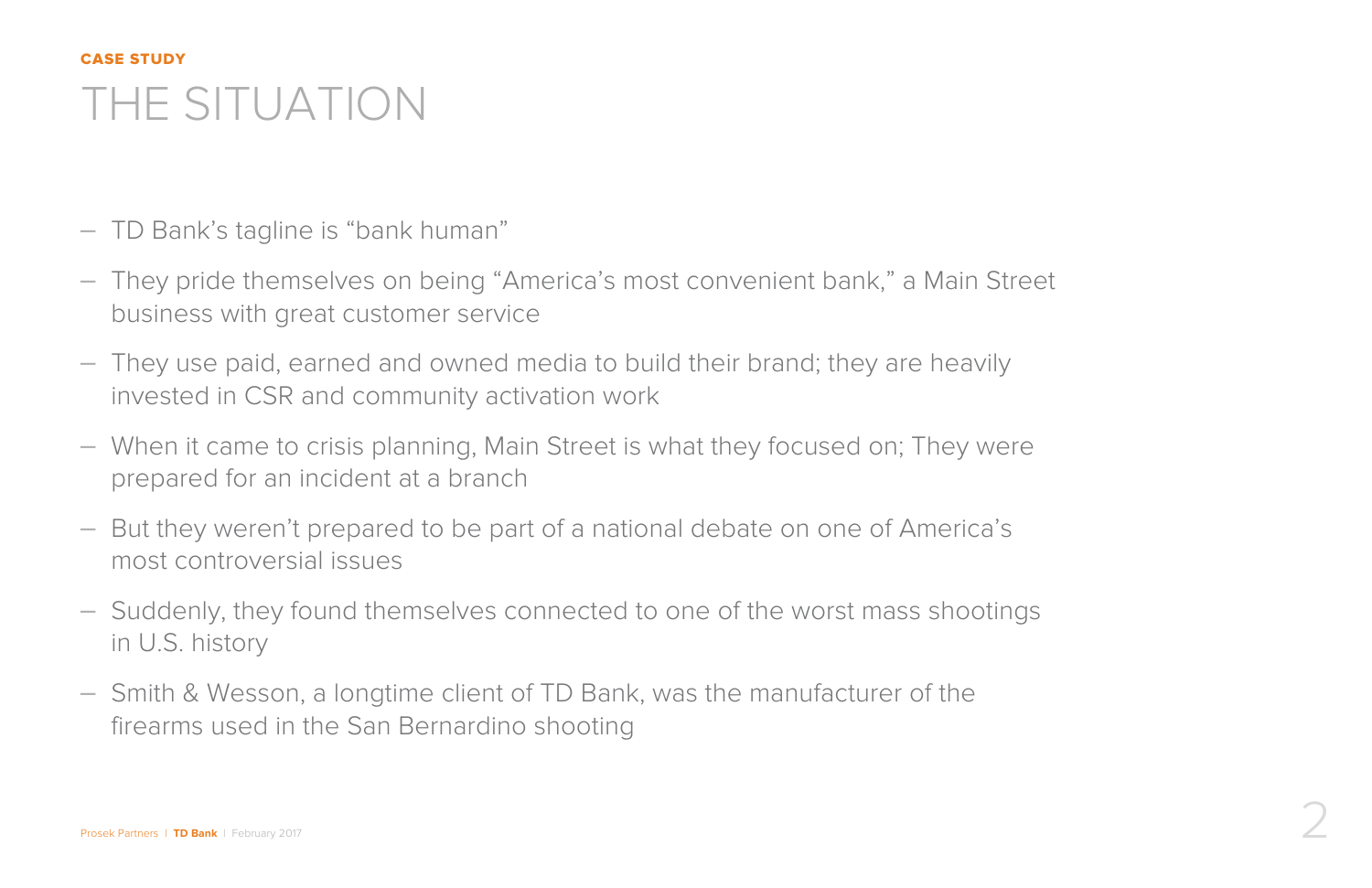# THE SITUATION CASE STUDY

## **Government Pressure**

- The day after the tragedy, the bank received a letter from NYC's Public Advocate
- The letter called on them to stop supporting firearms manufacturing and terminate lending activities with Smith & Wesson and all other firearm manufacturers
- The letter arrived at 4 p.m. on a Friday
- It was immediately followed by a call from the New York Post who had a story ready to go and asked for a comment from TD

## **Public Protest**

– The Public Advocate also scheduled a demonstration to take place outside a

- TD Bank branch that Sunday
- of gun violence were expected to attend the demonstration, which

– Several prominent figures and victims received significant media attention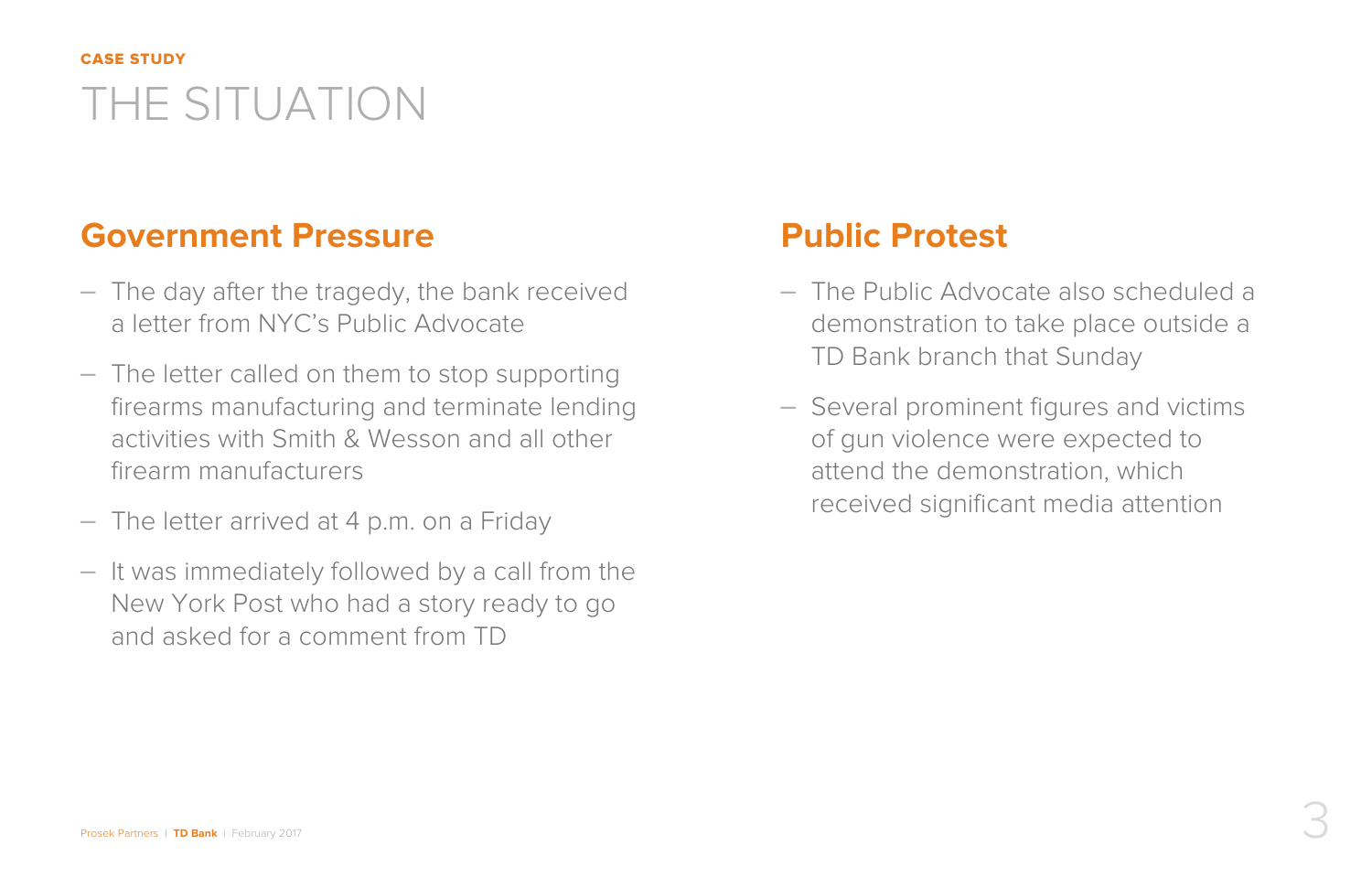# WHAT DO YOU DO?

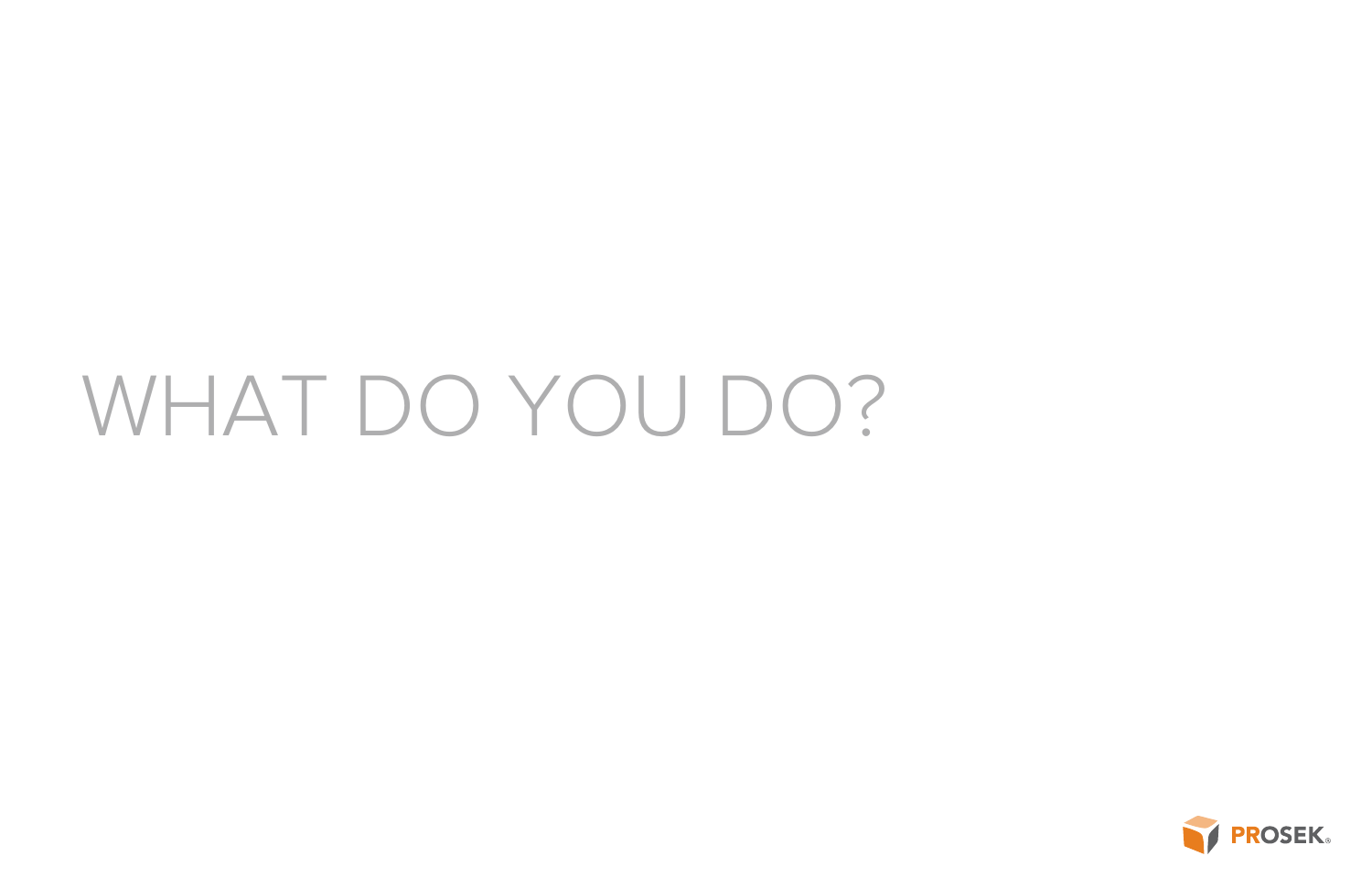# THE SOLUTION

### CASE STUDY

### **Ask the Right Questions**

- What is TD's relationship with Smith & Wesson?
- Do we lend to other manufacturers?
- Do we have a corporate philosophy guiding us on issues like this?

## **Convene a Discussion**

– But a no comment is hardly consistent

- To comment or not to comment?
- The lawyers say no
- with a bank that prides itself on its humanity
- Prosek worked quickly to develop a statement

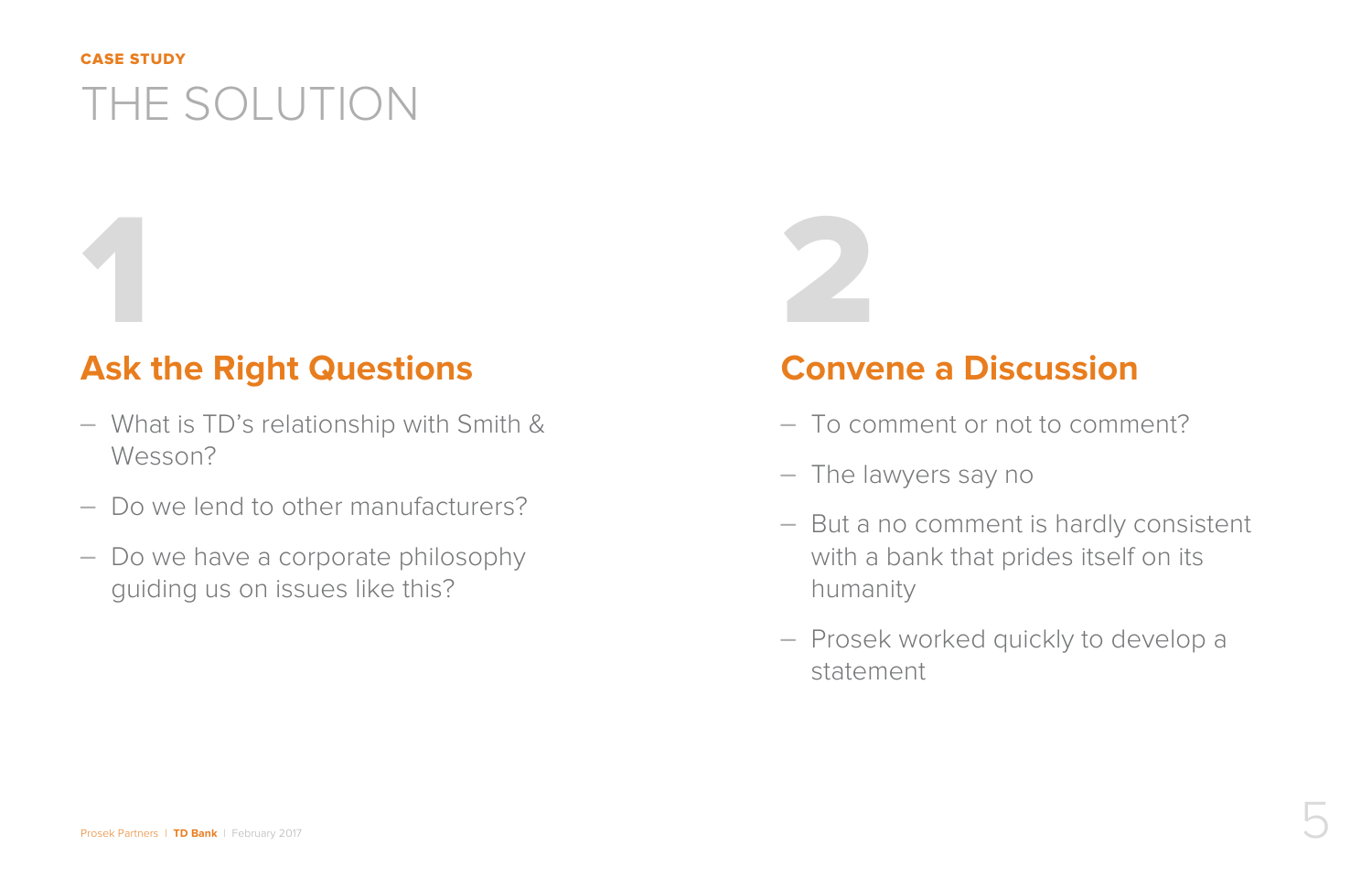# THE SOLUTION CASE STUDY

## **What to Say?**

- Express sympathy for victims and families and support a bipartisan effort to prevent future tragedies without adopting a political stance or sharing views on gun violence
- Reiterate corporate policy of not commenting on the nature of specific relationships with customers
- Avoid "feeding the story,"; redirect the conversation back to policy issues
- Educate all internal parties involved on the media strategy and protocol
- Wait to see if the news cycle passes us over or gets more intense

3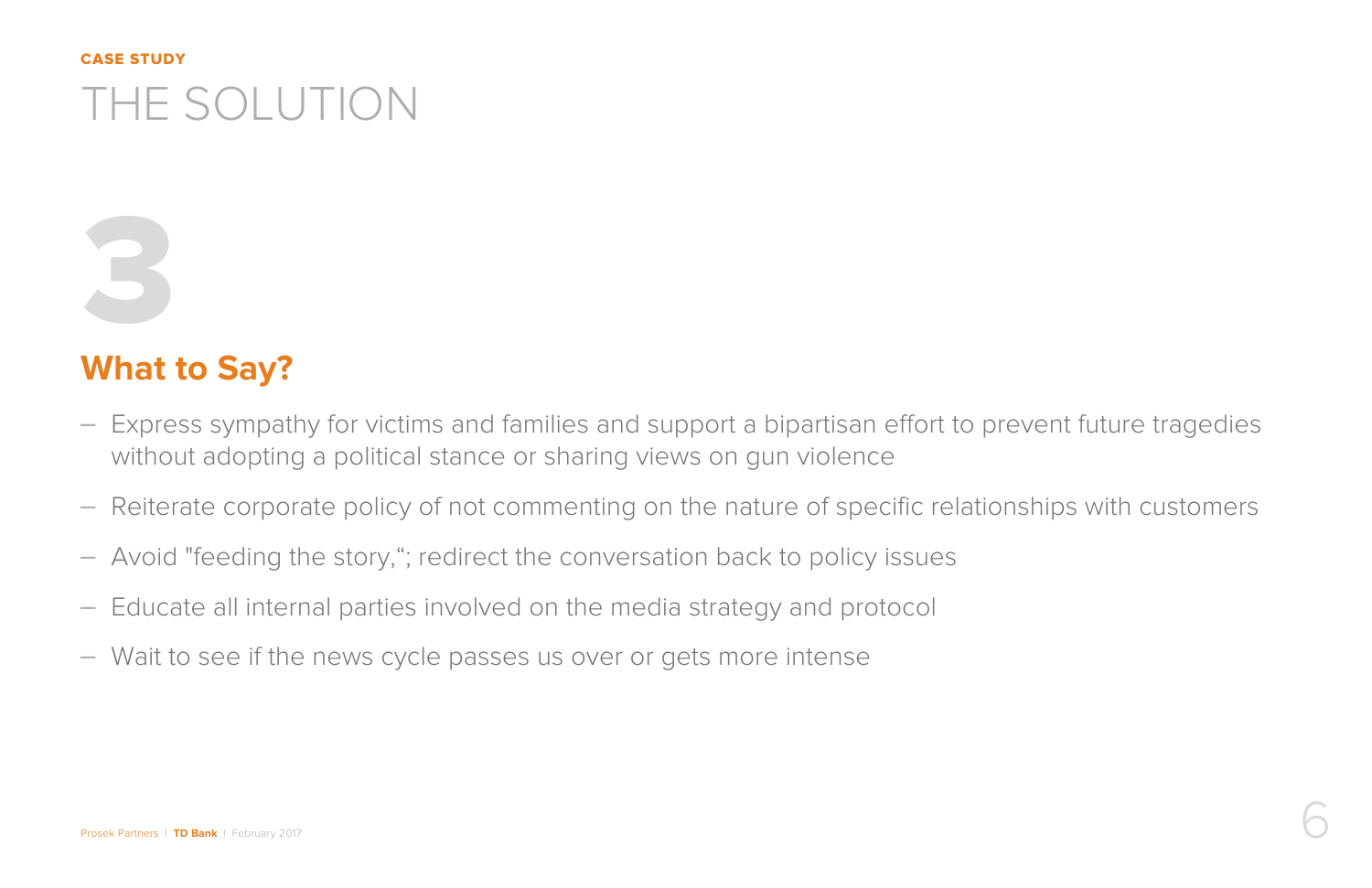# HOLDING STATEMENT CASE STUDY

We are deeply saddened by the events in San Bernardino and our sympathies go out to the individuals and their families affected by this tragedy. [We support local, state and federal law enforcement as well as government officials' continuing efforts to prevent these incidents from occurring in the future.] As a matter of policy we do not comment on the nature and specifics of our relationships with our clients.